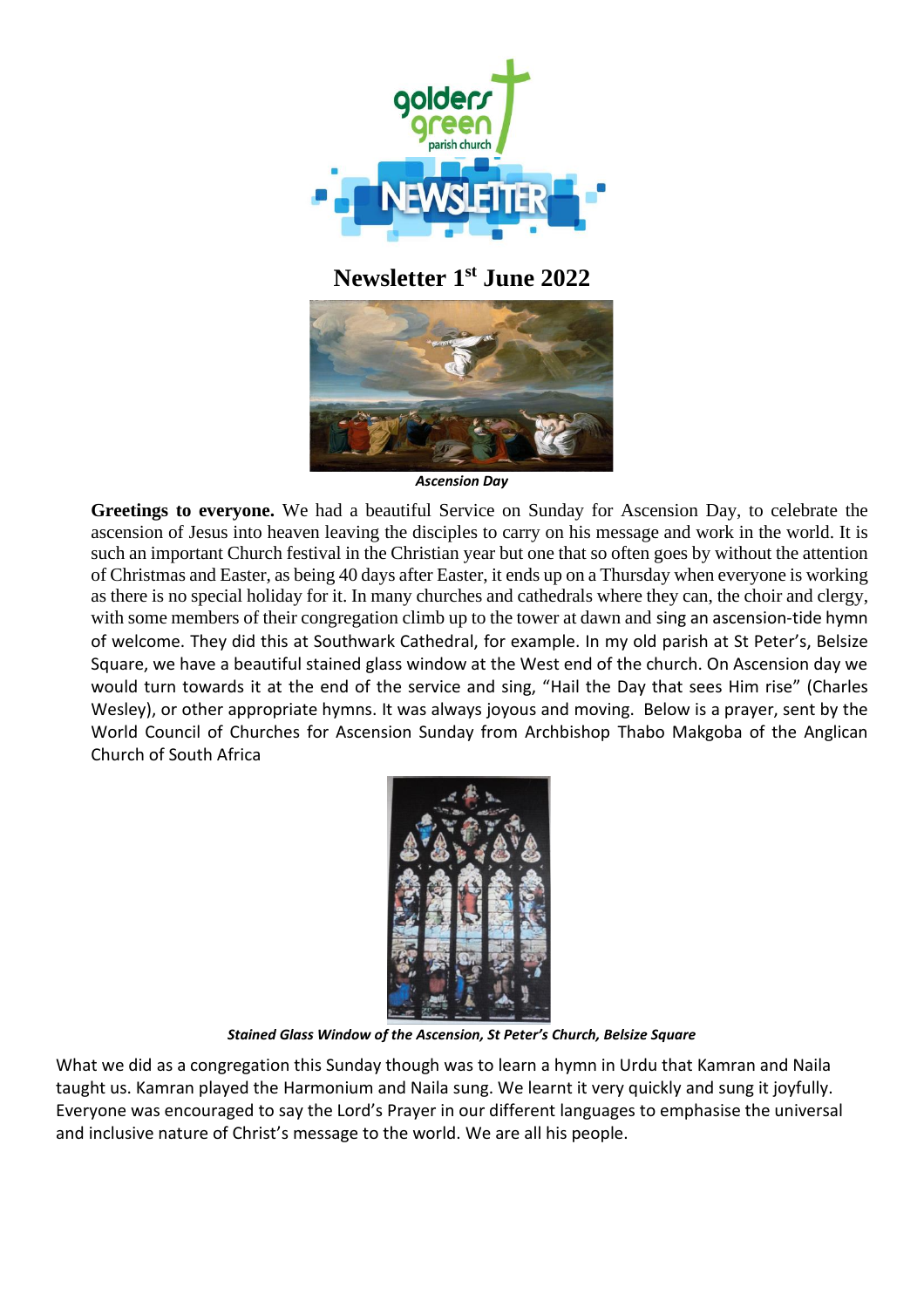

Next Sunday is the Queen's Platinum Jubilee when we will be celebrating and giving thanks for her long reign of faithfulness and stability. Sheila is letting us know the form it will take and it is hoped as many of you will be able to come and join in.

Jenny told us about a 13 mile walk she took part in around London on Saturday for Alzheimer sufferers. She has written a piece about it and why she felt it important to think beyond our immediate environment to support wider issues and organisations in our lives - which many do. It would be such a good thing to hear from you about the charities and organisations you support and why.

Tim has written a reminder to us about other ways of financial giving to the church that has been created by the diocese. It is a quick and easy way to contribute our giving so he is updating us about it in case anyone would like to join in.

I have written a piece about St Saviour's Church in Riga, Latvia, that is close to my heart and a festival they are holding to which our church has contributed; so I thought you should know about it!

You will see a number of photographs of our lunch and the enjoyment it so obviously brought. Thank you to Sylvia and Ify for organising it and to those of you who contributed the delicious food.

With Love and Good Wishes – Sally

## **This Week's Edition Includes:**

- **Queen's Platinum Celebrations – Sheila;**
- **Walking for Alzheimer's – Jenny;**
- **Diocesan Giving Scheme – Tim;**
- **Ascension Sunday Prayer from Archbishop Thabo Makgoba;**
- **Postcards for St Saviours Riga – Sally;**
- **End of the Month Lunch: Photographs;**
- How We Are;
- **Prayers with Kamran;**
- **Example 1** Church Bulletin;
- **← Church Rota:**
- **Prayer List;**
- **Links to Services;**

## **Queen's Platinum Celebrations – Sheila**

This coming Sunday, along with other churches, we will be celebrating the Queen's Platinum Jubilee. Hoping that the weather is dry we will have some tables and chairs outside and be serving teas and coffees with cakes and biscuits in front of the church for which passers-by will be welcome to join us. This will take place after the service between 11.30 a.m. and 12.30 p.m. Do come alomg and we can celebrate together.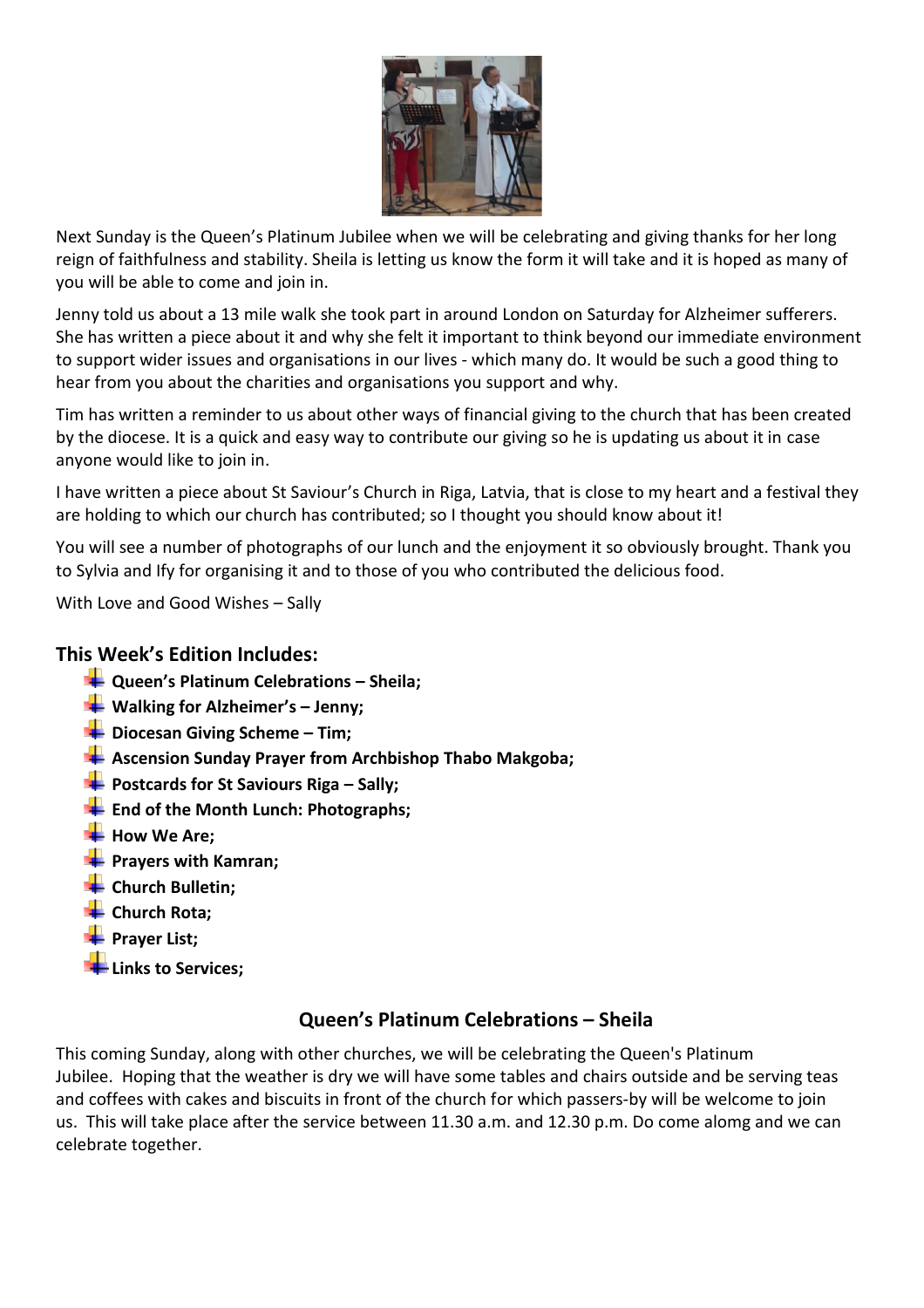

## **Walking for Alzheimer's – Jenny**

Last Saturday a friend and I took part in a 13-mile trek round London in aid of the Alzheimer's Society. It's a charity that's very close to my heart, as Dad lived with Alzheimer's for many years, during which time Mum was his sole carer. I've therefore seen at first-hand what a destructive illness it is, and what a toll it takes not only on the person living with it but also on their family.

I'd not done anything like this before, and it was inspiring to be among the 1000 trekkers setting off from a park in Stockwell, some like us to do 13 miles, others more intrepid doing 26. The route (signposted with pink arrows) took us over Hungerford Bridge, past Covent Garden, through Bloomsbury to Euston Road and then around the northern perimeter of Regent's Park. We were provided with sandwiches and snacks at that point, and then continued down to Baker Street, Park Lane, Buckingham Palace, Parliament Square, and then along the river, across Vauxhall Bridge and back to Stockwell to be presented with a glass of Prosecco as we crossed the finishing line!

There are a couple of reasons why I'm telling you this. The first is that I'm very proud of having completed a 13-mile walk on London's (very hard!) pavements, and to have supported such a brilliant charity by doing that!

The second is that the experience got me thinking. The benefit of our participation wasn't just for the Alzheimer's Society, though that of course was key. I, unexpectedly, gained a lot as well. It was very special to do something with other people who shared my motivation, the desire to support a worthy cause, and were prepared to give their time and energy (and risk blisters!) for that. I bonded with fellow walkers, hearing their experiences and being able to share mine. It turned out to be about building and being in community.

That's why I want to tell you about the trek. A lot goes on when you join with other people in a shared project, with shared interests and aims. I chose to support the Alzheimer's Society because that was particularly relevant to me, but we all have our own passions, contexts, and experiences and there are bound to be charities out there to match those – maybe small local ones, or huge global ones, or ones in between. Why not think about what you could support? Maybe there's something in our own Mission Action Plan that catches your imagination – the toddler group, the proposed soup kitchen, or supporting refugees or the homeless, for instance? Maybe it's something completely different. There are lots of ways, small as well as big, you could get involved. You could *pray* – all of us can pray and it's a great place to start! Some of us might be able to *give money*; some might like to *do* something – campaigning for change, volunteering, even doing a sponsored walk!! All of those will make a difference, so take your pick!! Like me on the trek you'll find that it's deeply satisfying (and fun) to join with other people in supporting something that matters to all of you, and to know that together you're making a difference where it's needed. There's a whole world out there, and some amazing people to join with and learn from – where will you start??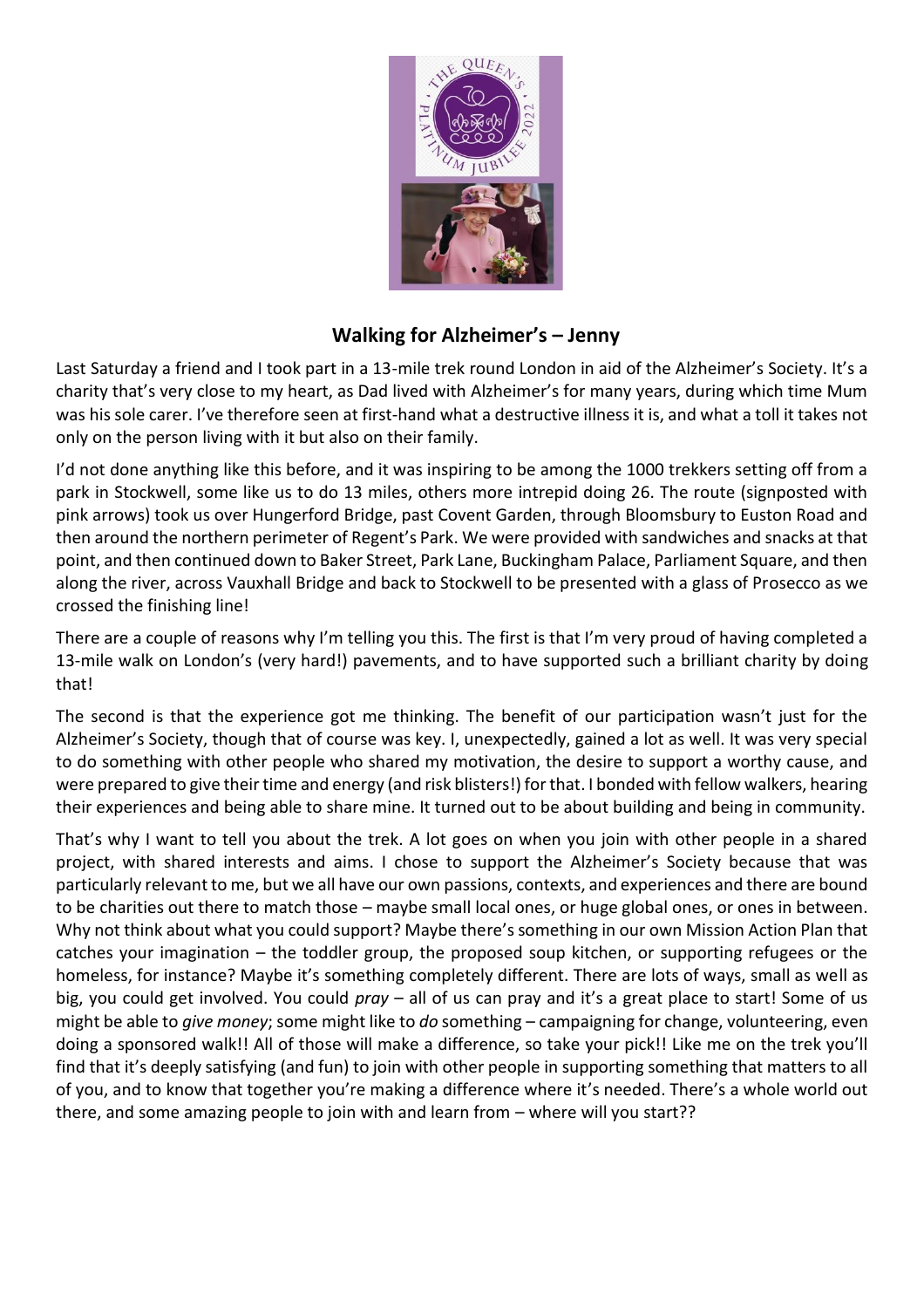

PS, and if anyone would like to contribute to the brilliant work of the Alzheimer's Society, you can find out more about them at [www.alzheimers.org.uk,](http://www.alzheimers.org.uk/) and give through our trek JustGiving page here: <https://www.justgiving.com/fundraising/Anne-Fletcher5> . Thank you!

# **Diocesan Giving Scheme – Tim**

## **Financial Update**

It was good to see many people at our Annual Parochial Church Meeting (APCM) last week, where I had the privilege of presenting the Annual Report and Accounts for 2021. This is an important document since, as well as informing church members, it is part of the returns to the Charities Commission and the Diocese, so is available to the public. In brief, the church is in a sound financial position overall, which means we can look to deliver the mission action plan, making improvements to the church building and other projects with confidence.

However, we are increasingly reliant on the rental income from the nursery school that uses the church hall, which is not ideal. The resumption of collections in church did go a small way towards improving the balance, but this is not convenient for many of us. In these difficult times, we are extremely grateful to those who have been able to continue their giving by standing order / online or through the Parish Giving Scheme (PGS) – the preferred method, as it allows the church to benefit from any Gift Aid quickly. If you would like to know more about PGS, please visit the Parish Giving Scheme home

page **[parishgiving.org.uk/home/](http://parishgiving.org.uk/home/)**. From there you can find out more about the scheme and how to join.

The direct link for Golders Green Parish Church is **[parishgiving.org.uk/donors/find-your-parish/golders](http://parishgiving.org.uk/donors/find-your-parish/golders-green-parish-golders-green/)[green-parish-golders-green/](http://parishgiving.org.uk/donors/find-your-parish/golders-green-parish-golders-green/)** You can also join by phone by calling **0333 002 1271**, Monday to Friday, 9am – 5pm and quoting our **Parish Code 230623302.**

# **Prayer for Ascension Sunday from Archbishop Thabo Makgoba Anglican Church of South Africa**



Archbishop Thabo Makgoba issued an Ascension Day prayer for peace in Africa, Europe & the Middle East. He urged people to pray for peace on Ascension Day and has issued a special prayer for parishes and Dioceses to use. The Archbishop appealed to everyone "to give peace a chance wherever we are and in whatever we do." He added: "In our communities, in our country and the world let us end the resurgence of conflict and war. As we look towards the Ascension, let us continue to pray for the people of Ukraine and Russia, for those in South Sudan, Mali and Ethiopia, for those in Yemen,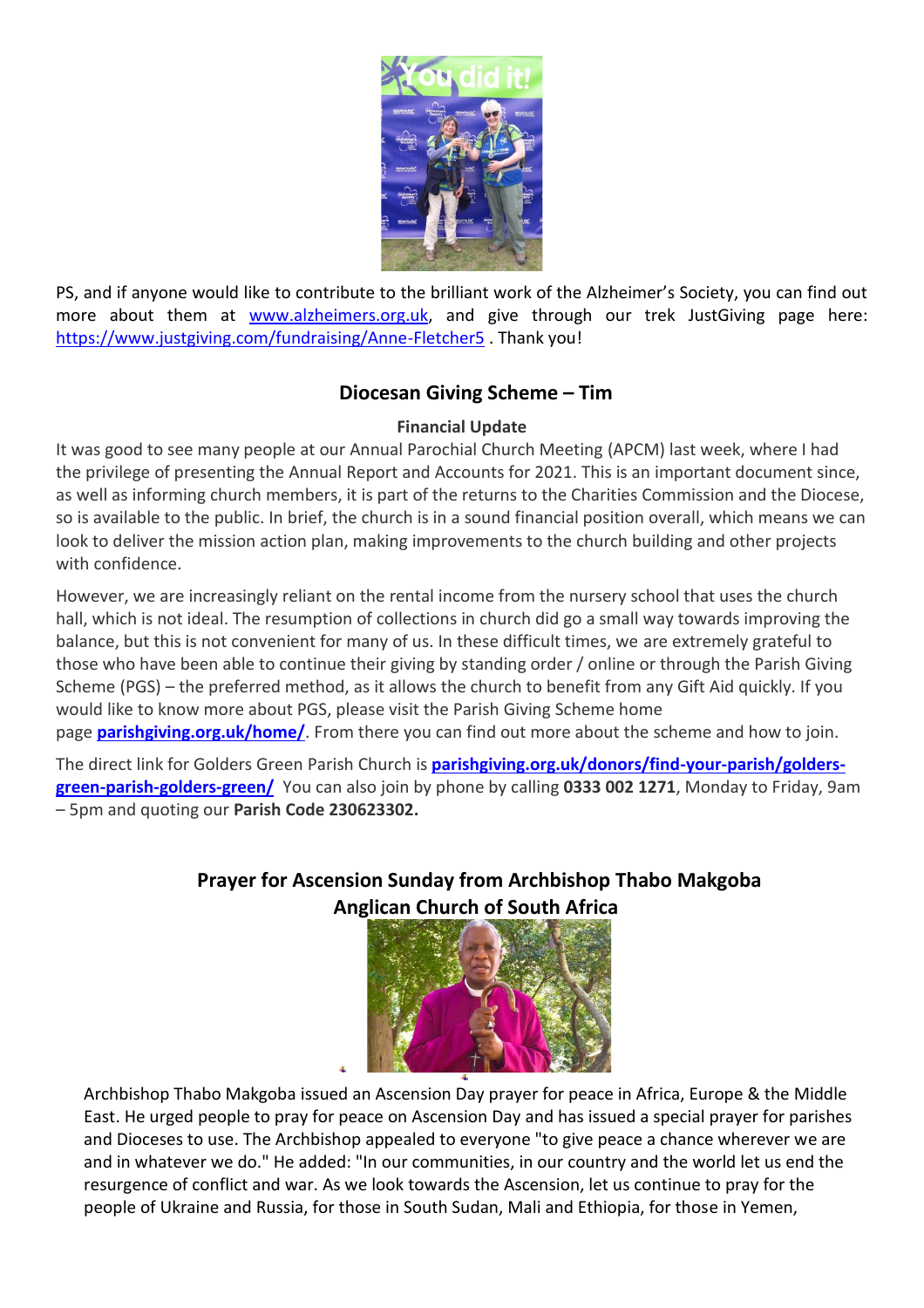Palestine and Israel, that social justice and the peace that flows from justice will prevail." He published the following Ascension Day prayer today:

## **Loving God,**

**Your Son Jesus Christ has ascended in glory and called many to witness of his resurrection: Guide us and make us new that we may work for peace and unity in the world; For you live and reign in the unity of the blessed Trinity One God, now and forever**

**Amen**

## **Postcards for St Saviour's Riga**

I have written before in the newsletter about my connections with St Saviour's Riga, Latvia; this is through my long involvement as trustee of the Anglican-Lutheran Society. St Saviours is part of the Anglican Diocese of Europe which, for many years, has had a Lutheran Pastor as its chaplain appointed by the Anglican Bishop of Europe. This is possible because ordained Anglican and Lutherans are interchangeable through the Porvoo agreement signed by both churches in 1992 establishing full communion between Anglicans and Evangelical Lutheran Churches. Lutheran women in Latvia are refused ordination (one of the very few countries where Lutheran women are not ordained but are working hard to change that). To support the women, the Anglican diocese of Europe appointed an ordained Lutheran woman to St Saviour's as their chaplain (priest-in-charge) in 2009. This was Bishop Jana Jeruma-Grinburga, who is herself a Latvian, ordained in the UK in 1997, and was the Lutheran Bishop to the UK in 2014 for 5 years. When her 5 years in the UK ended Jana went back to be with the women and support them with their challenge for ordination and was appointed chaplain(priestin-charge) to St Saviours. She invited me over on several occasions to talk at conferences to take them through the work of WATCH (Women and the Church) and possible steps to inclusion. I made many friends among their very diverse congregation, not so different from ours at Golders Green. When Jana retired her place was taken by The Revd Eliza Zickmane who for several years had been pastor to the Lutheran congregation at St Anne's Church in the city of London. So there has always been strong connections and interchange between Anglicans and Lutherans in Latvia and the UK. Eliza and I, as with Jana, are good friends and meet up through zoom and when they visit the UK. It is good to know something of the background of the relationships between our two denominations. It is important at this time when the Ukraine war is causing great anxiety, especially among the older generation, many of whom have strong memories of the occupation of the Russians which only ended in 1994 and caused much suffering among them – Eliza's mother being one of them. I write this, as I ask you to pray for all in Latvia as you do for Ukraine. The knockon effect of the war is having serious problems for the people in Latvia at many different levels, practical as well as emotional. This year, each Anglican Diocese across the world asked their churches if they could send a postcard with greetings and a message of support to the churches in Latvia so they could be displayed on their notice boards over this particular weekend. This is for an event called "Baznicu Nakts" (Night of churches) that takes place annually in all Latvian churches. Each one puts on different events, concerts, art displays, special services and people visit each other's churches. At Golders Green, we do not have our own postcard as many churches do (something we should think of having perhaps), so I took a photograph of our church, mounted it and sent it to St Saviours with good wishes and many prayers. To date they have received well over 200 cards, from Anglican churches in virtually every country - lots from the UK - which are displayed for everyone to see and more arriving. They need to know they are not alone and to be encouraged. Their church warden, Jo, sent back such a warm greeting of thanks and hope. Photo's below. It is so important that we keep wide connections with other churches, not just with those in this country, but also in countries where many are suffering in ways we cannot imagine at this time. I wish I were there to celebrate and take part with them. At least they have our postcard and picture of our church alongside those of many others.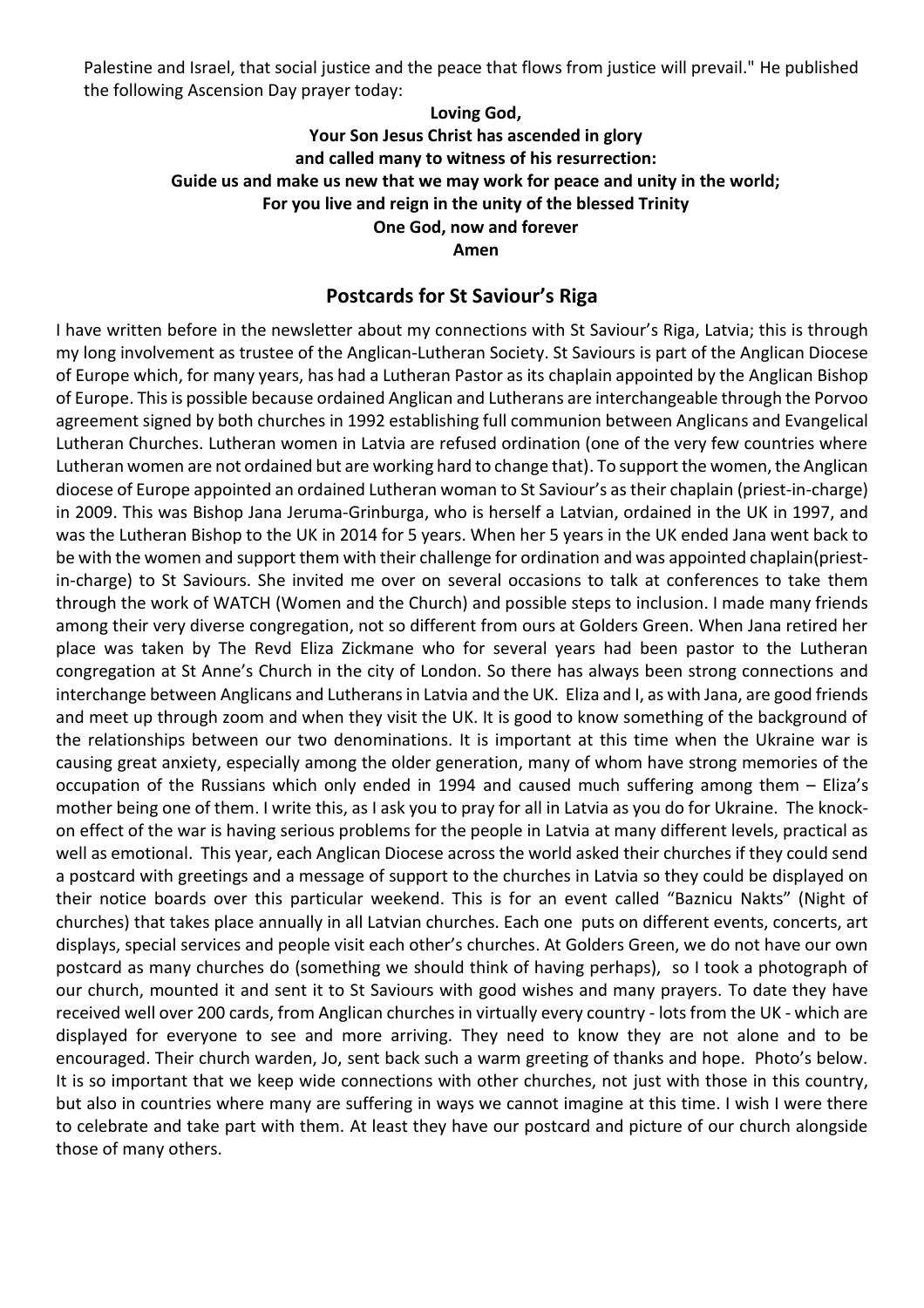





*Golders Green Parish Church St Saviour's Anglican Church Riga Postcards from across the world*

## **Church End-of-Month Lunch**

A very good time was had by all at the end-of-month lunch after the service. We enjoyed such a wide variety of delicious dishes. There were choices of tender meat, a variety of vegetables and rice dishes. Having the opportunity to sit eat and chat with each other was so good. The pictures below are examples of people getting together and enjoying themselves.

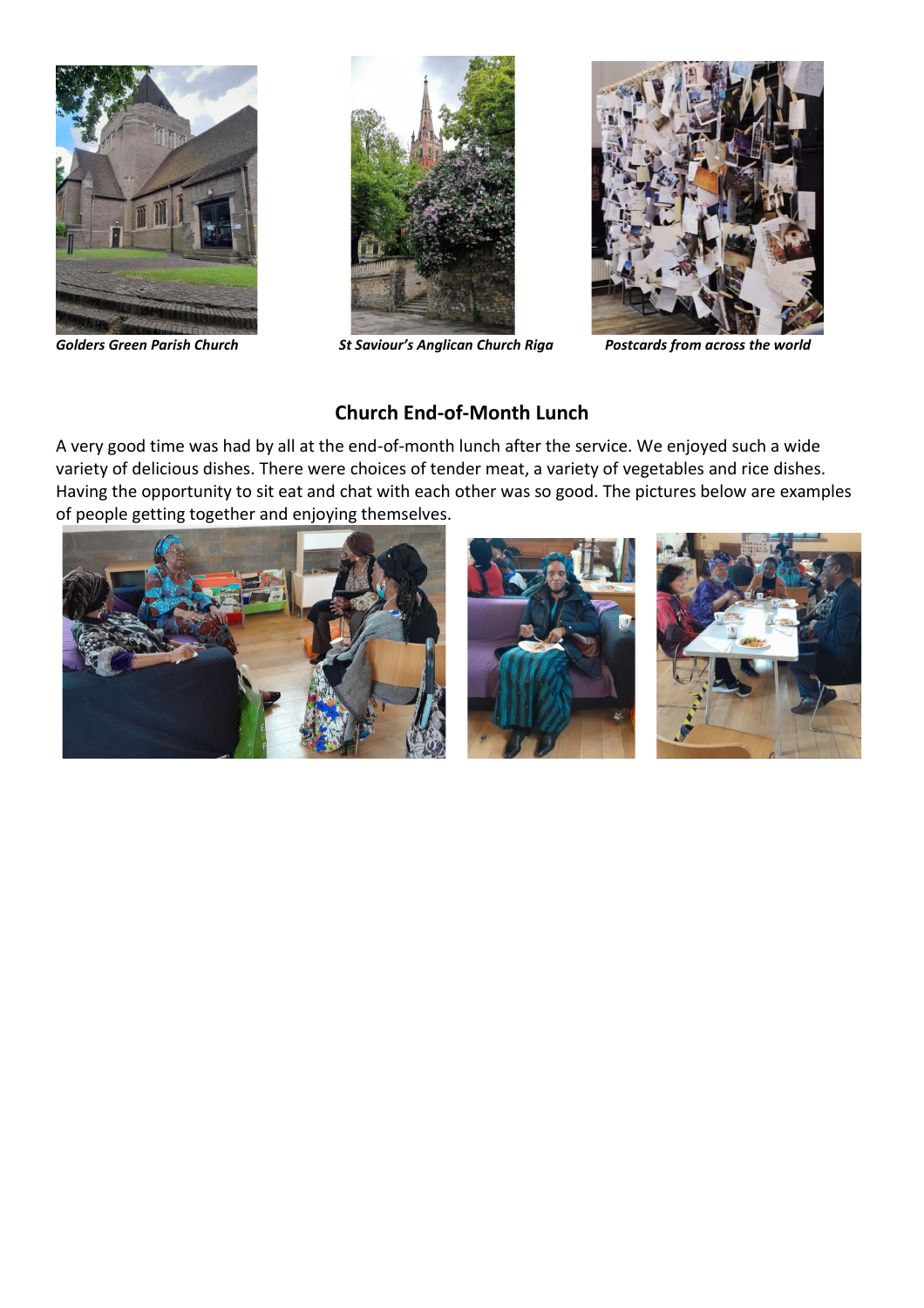

#### **Prayers with Kamran**

- ❖ from Mondays to Thursdays, Kamran will be in church at 9.00am for a short time of prayer with anyone who would like to join him. This does not have to be compulsory; you are welcome to stay home and pray for the church and the parish each day for 15-20 minutes;
- ❖ he will also be in church each day for those who would like to visit and talk with him. Please consider making an appointment to ensure that he will be available to meet with you;
- ❖ Wednesday evening prayer time takes place in church at 7.00pm The prayer meeting will take place both in person and via Zoom. Please see the link below.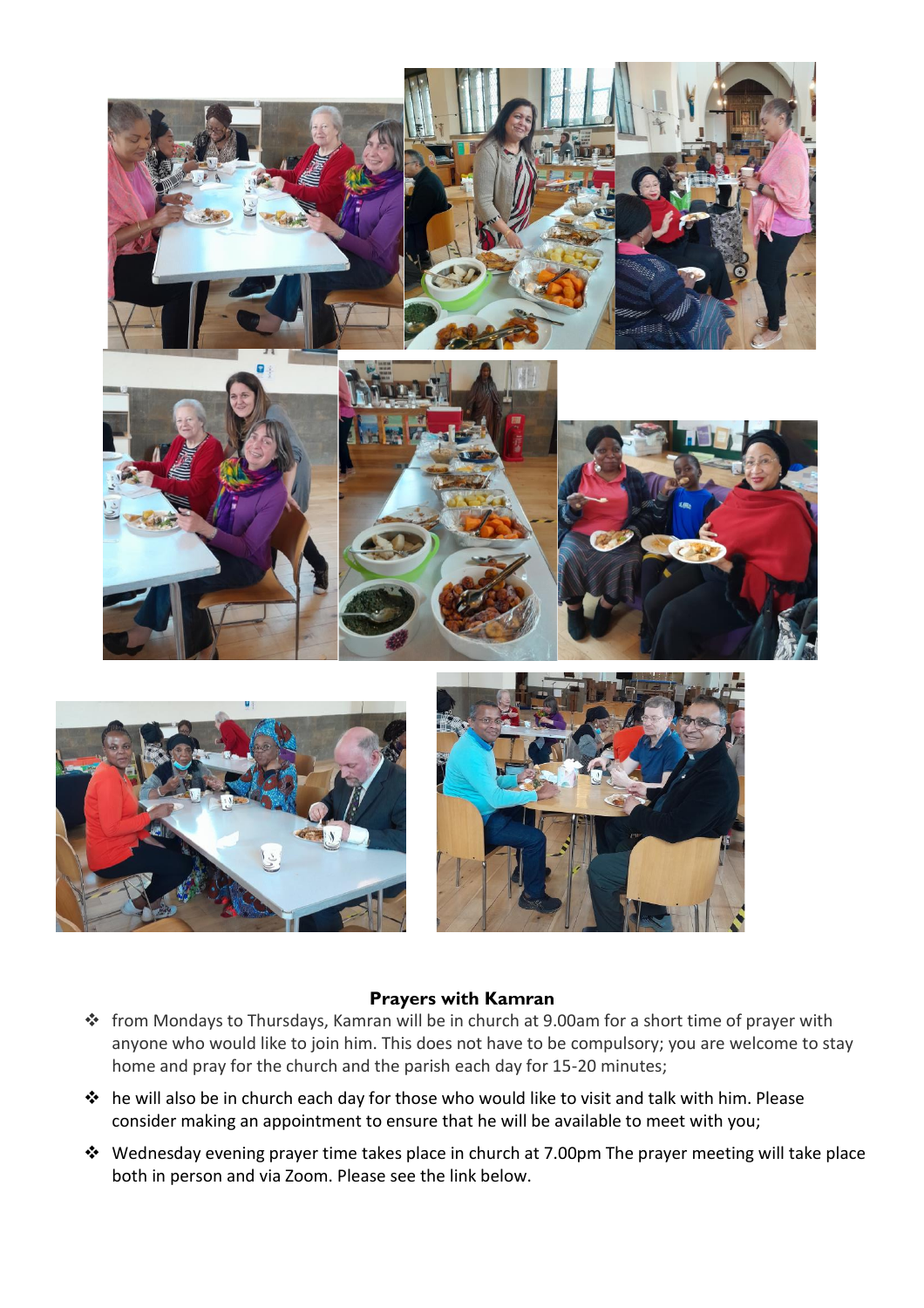#### **Topic: Church Wardens' Personal Meeting Room**

Join Zoom Meeting

<https://zoom.us/j/8585545365?pwd=em85aDF5ZmJ5ZkVlb0xDaDhIY2paUT09>

Meeting ID: 858 554 5365 Passcode: J4FbKf

One tap mobile +442034815240,,8585545365#,,,,\*400416# United Kingdom +442039017895,,8585545365#,,,,\*400416# United Kingdom Dial by your location +44 203 481 5240 United Kingdom +44 203 901 7895 United Kingdom +44 208 080 6591 United Kingdom +44 208 080 6592 United Kingdom +44 330 088 5830 United Kingdom +44 131 460 1196 United Kingdom +44 203 481 5237 United Kingdom Meeting ID: 858 554 5365 Passcode: 400416 Find your local number:<https://zoom.us/u/aemYT2p1YY>

#### **How We Are**

We are all so pleased to hear that **Kamran's** sister, **Humera** and **Naila's mum, Maryam** are both much better now. This is such good news and we pray that they continue to be in good health.

We keep **Simon and his father** in our prayers. S**imon** is making good progress after being unwell for some time but his father is not at all well. This is a difficult time for the family. We send them our love and prayers.

Please continue to pray for all those who have been unwell that they may gain in strength and good health as well as those who are grieving because of a loss of a loved one; we think especially of Festus and family and Ann, Gideon and family.

It would be so good if you could let us know either by **WhatsApp, the newsletter, phone or email** about anyone who is not well, bereaved or would appreciate our prayers.

## **Message from Nehar**

I am a trained councillor. If anyone would welcome a chat on anything you would like to talk over and discuss, in confidence, please don't hesitate to give me a ring and we could fix up a time. This would be in a voluntary capacity.

My phone number is 07377583860 or email: neharbird@googlemail.com Please get in touch.

# **Church Bulletin**

#### **The Parish of Golders Green Parish Notices: 29/05/2022**

**Sunday Service**: 10 am - After the service, Prayer ministry is available for anyone who wishes to receive prayers.

**Weekday Events – Mid-week Communion Service.** We are hoping to restart the midweek Communion Service and Bible study in the near future. Please keep this in your prayers.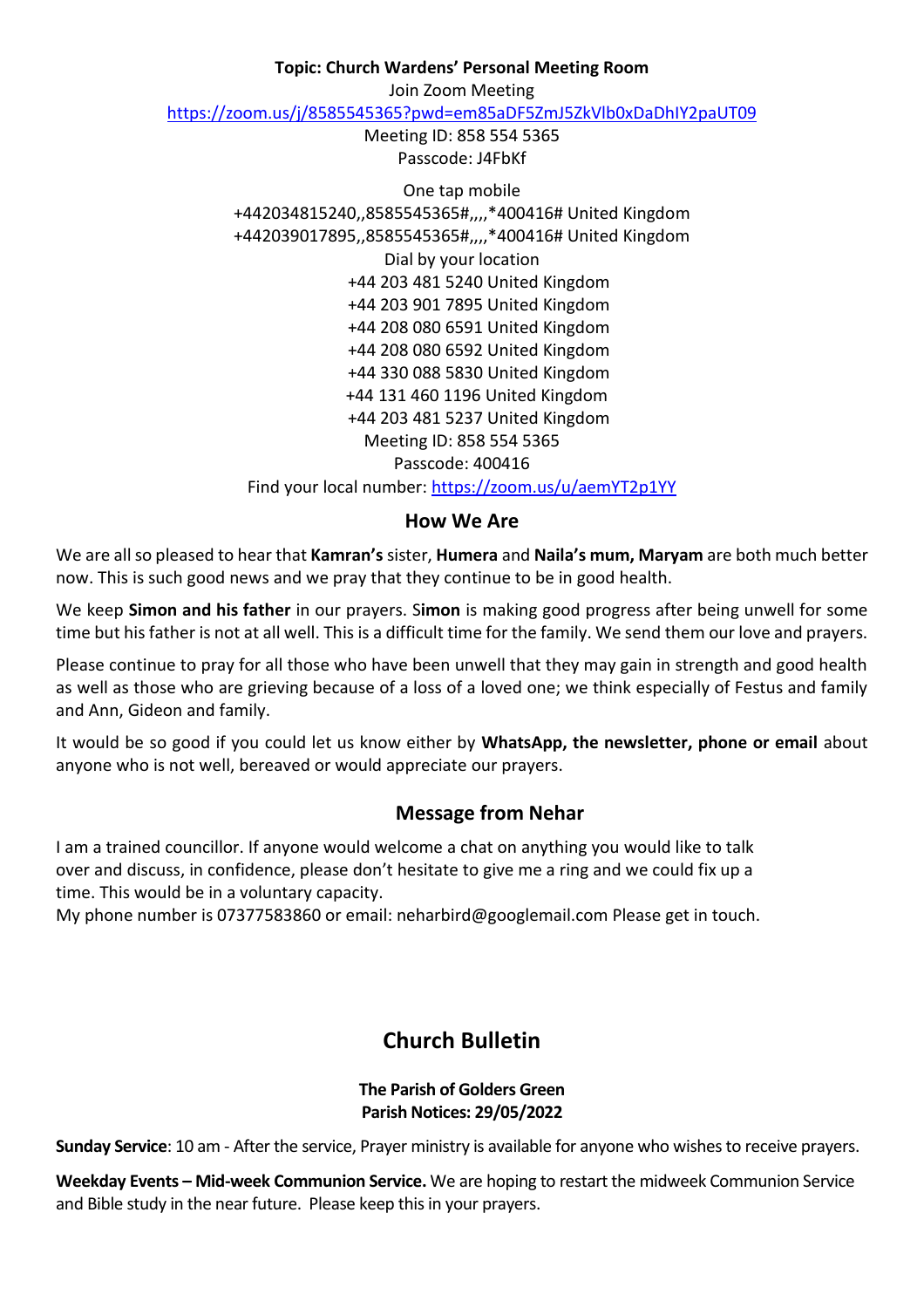**Annual Church Parochial Meeting** (APCM) A big thank you for all those who attend and actively participated in our last week APCM meeting.

**Queen Platinum Jubilee** – All are welcome to celebrate the Queen's Platinum Jubilee next Sunday. For further info, please speak with Nehar, Sheila, or Kamran

**The Toddler Group** takes place, every Tuesday from 9.30am to 11.30am during term time. We had 12 children this week & it was a joy to have so many. Please continue to join us. Owing to the school half term approaching, there will be no toddler group on 31.05.2022. We will resume on 07.06.2022.

## **Pray for the Church ministry and mission:**

Please pray for the Senior Circle about to start soon. The Soup Kitchen & all those who will be involved. For the ongoing Church Maintenance issues. Pray for the Church Choir, Children Ministry & The Toddler Group, Pray for the Monthly Asian Service and for the Mission of the Church.

#### **For your prayers:**

Please continue to pray for Mike Houghton, Eunice, Margaret for God's healing. Please also pray for all those who are grieving for their loved ones, especially for Ann and Gideon, and for Festus, Fiona, Kelechi and the entire family.

**Rota for Sunday 05 June: Reader**: Alexis **Intercession**: Nehar **Hospitality:** Nwando **AV Desk : Tony** 

**Contact details:** Parish Priest: Revd Kamran Bhatti Office Tel: 020 8455 1873, Mobile: 07883355351 Website: [www.gg-pc.co.uk](http://www.gg-pc.co.uk/)

# **Links to Services**

## **If you're looking for online prayer and worship opportunities, here are some suggestions:**

## **Daily worship:**

[https://www.churchofengland.org/prayer-and-worship/church-online:](https://www.churchofengland.org/prayer-and-worship/church-online) including

- Prayer for the day
- Services of daily prayer
- Time to pray app and podcast

<https://www.stmartin-in-the-fields.org/whats-on/?category=204> livestreamed daily services and some one-off services on particular themes and issues.

<https://pray-as-you-go.org/> Pray as you Go (a short service each day in the Jesuit Tradition)

## **The following links take you to prayers and reflections on particular themes:**

**Covid:** [https://www.churchofengland.org/resources/coronavirus-covid-19-guidance-churches/coronavirus](https://www.churchofengland.org/resources/coronavirus-covid-19-guidance-churches/coronavirus-covid-19-liturgy-and-prayer-resources)[covid-19-liturgy-and-prayer-resources](https://www.churchofengland.org/resources/coronavirus-covid-19-guidance-churches/coronavirus-covid-19-liturgy-and-prayer-resources)

#### **Mental health: some short reflections to support good mental health:**